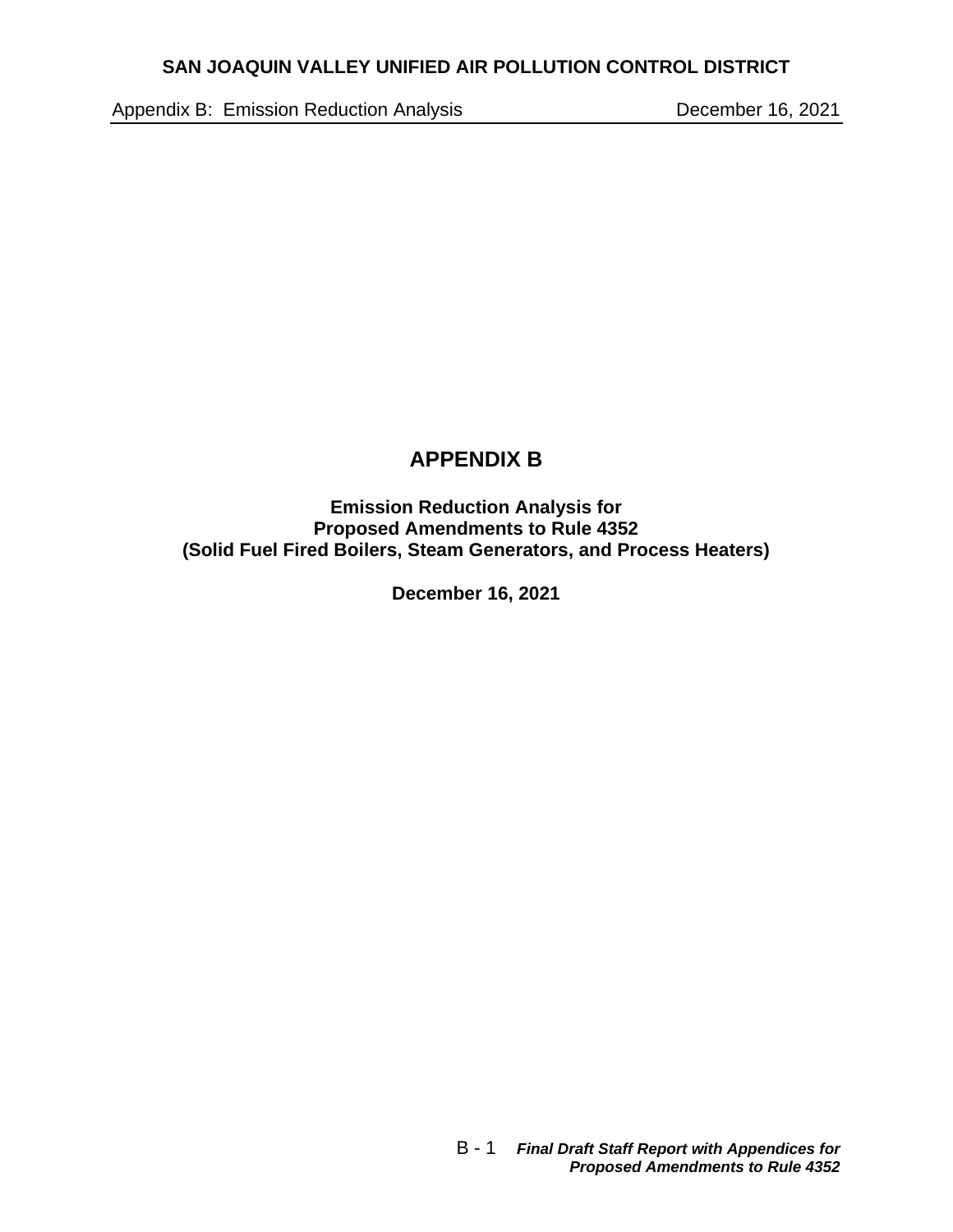### **SAN JOAQUIN VALLEY UNIFIED AIR POLLUTION CONTROL DISTRICT**

Appendix B: Emission Reduction Analysis **December 16, 2021** 

This page intentionally blank.

B - 2 *Final Draft Staff Report with Appendices for Proposed Amendments to Rule 4352*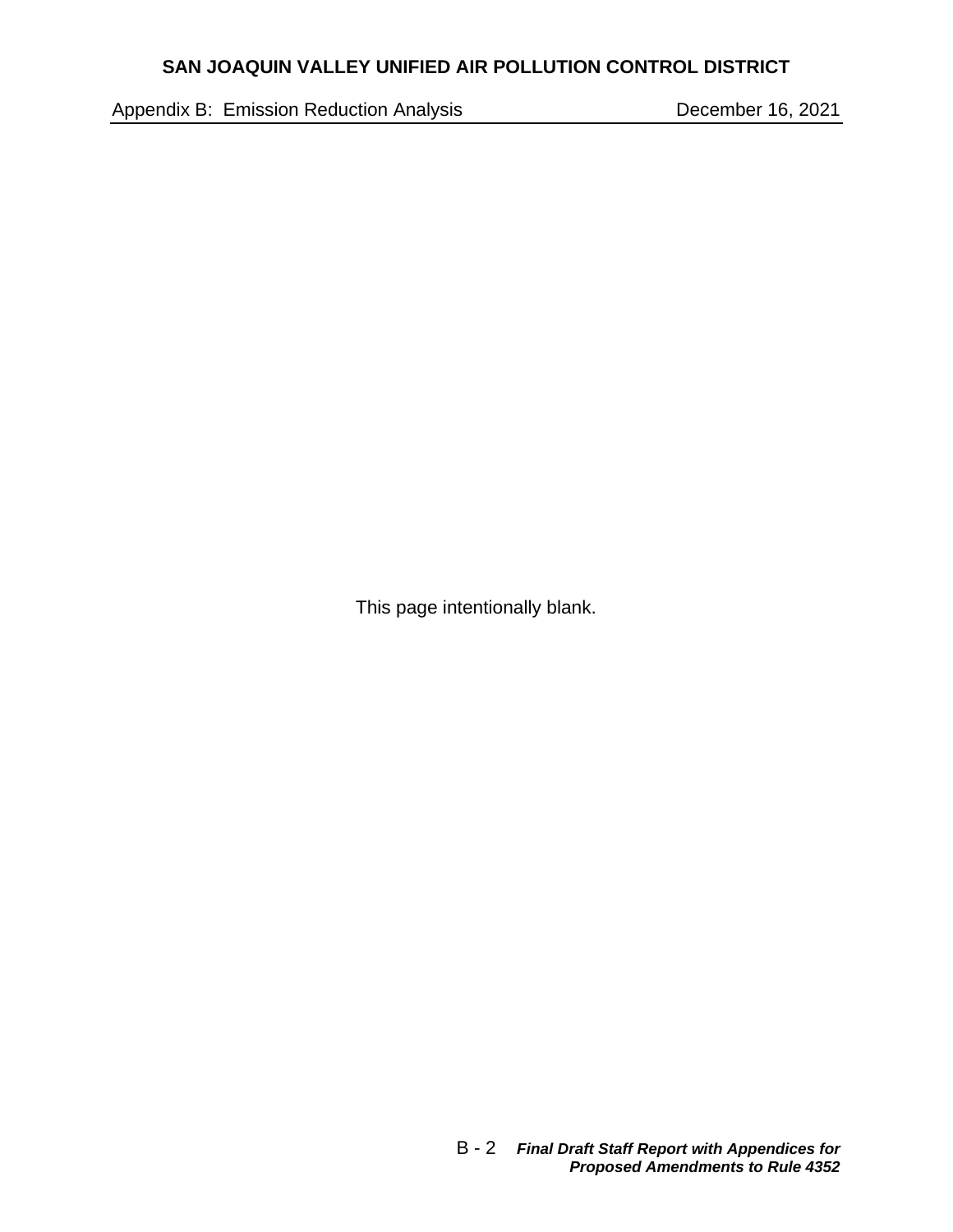### **I. SUMMARY**

The District committed to amending Rule 4352 as part of the *2018 PM2.5 Plan*. This appendix details the calculations and assumptions used to estimate the NOx, PM10, PM2.5 and SOx emission reductions associated with the proposed amendments to Rule 4352.

[Table B-1](#page-2-0) summarizes the estimated emission reductions from each of these pollutants from the baseline emissions inventory in the *2018 PM2.5 Plan*. The calculation methodology is outlined in Section [III](#page-3-0) of this appendix. When fully implemented, the proposed amendments are estimated to achieve 0.71 tons per day (tpd) of NOx emissions reductions (15.8% of baseline emission inventory), SOx emissions reductions of 0.27 tpd (51.4% of baseline emission inventory), PM10 emissions reductions of 0.31 tpd (27.9% of baseline emission inventory), and PM2.5 emissions reductions of 0.28 tpd (28.2% of baseline emission inventory). Since PM2.5 is a subset of PM10, and since the majority of PM10 emissions from solid fuel fired boilers are PM2.5 emissions, the emissions reduction estimates for PM2.5 are nearly the same as PM10. This is further described in Section III of this appendix.

| <b>Fuel Type</b> | NO <sub>x</sub> tpd | PM <sub>10</sub> tpd | PM2.5 tpd | <b>SOx tpd</b> |
|------------------|---------------------|----------------------|-----------|----------------|
| <b>MSW</b>       | 0.395               | 0.019                | 0.018     | 0.058          |
| <b>Biomass</b>   | 0.316               | 0.295                | 0.264     | 0.213          |
| <b>Total</b>     | 0.711               | 0.313                | 0.282     | 0.271          |

#### <span id="page-2-0"></span>**Table B-1 – Estimated NOx, PM10, PM2.5, and SOx Emission Reductions Achieved by 2024**

[Table B-2](#page-2-1) shows the percent emission reductions estimated to be achieved from the baseline emissions for units fired on municipal solid waste (MSW), and units fired on biomass.

#### <span id="page-2-1"></span>**Table B-2 – Summary of NOx, PM10, PM2.5, and SOx Percent Reductions Achieved by 2024**

| <b>Fuel Type</b> | # of Units | $%$ NO $x$ | % PM10 | % PM2.5 | $%$ SO $x$ |
|------------------|------------|------------|--------|---------|------------|
| <b>MSW</b>       |            | 45.5%      | 24.5%  | 23.2%   | 64.7%      |
| <b>Biomass</b>   |            | 7%         | 28.4%  | 25.4%   | 48.9%      |

# **II. BACKGROUND**

The San Joaquin Valley is home to 12 solid fuel fired boilers with active permits that are subject to Rule 4352. These units are located at 10 facilities that fuel their units on either municipal solid waste or biomass. For the purposes of this analysis, the boilers at each facility will be aggregated into a single calculation. This analysis will focus on the current annual permit emission limits as indicated in [Table](#page-3-1) B-3.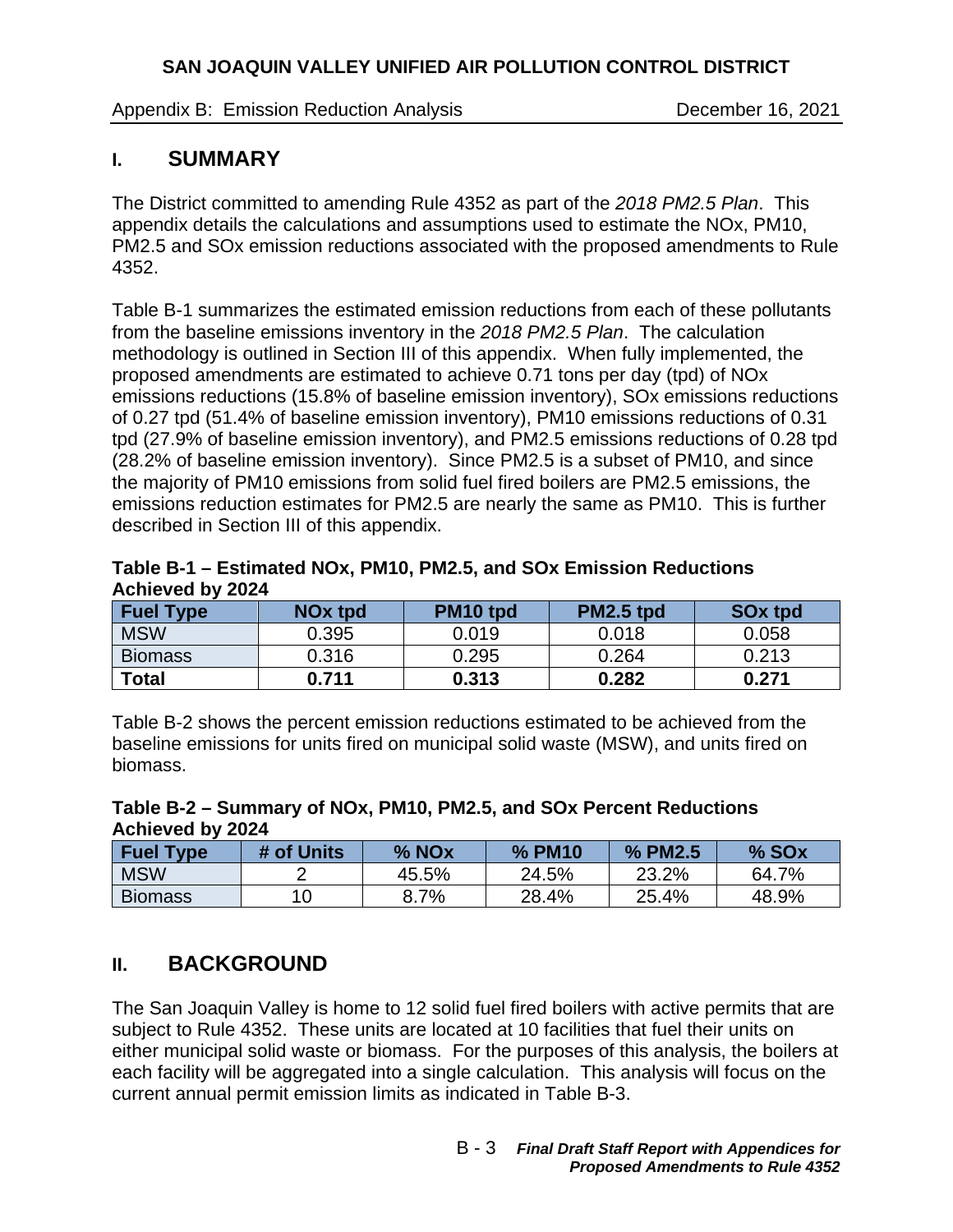| iaule D-9 – Allected I achity Allitual I emilited I Otential Linissions |                                                                 |                                                       |                                                      |  |  |  |
|-------------------------------------------------------------------------|-----------------------------------------------------------------|-------------------------------------------------------|------------------------------------------------------|--|--|--|
| <b>Fuel Type</b>                                                        | <b>NO<sub>x</sub></b> Permitted<br><b>Potential (tons/year)</b> | <b>PM10 Permitted</b><br><b>Potential (tons/year)</b> | <b>SOx Permitted</b><br><b>Potential (tons/year)</b> |  |  |  |
| <b>Municipal Solid Waste Facility</b>                                   | 344.4                                                           | 70.0                                                  | 121.9                                                |  |  |  |
| <b>Biomass Facility</b>                                                 | 59.9                                                            | 29.9                                                  | 29.9                                                 |  |  |  |
| <b>Biomass Facility</b>                                                 | 107.7                                                           | 53.7                                                  | 69.6                                                 |  |  |  |
| <b>Biomass Facility</b>                                                 | 110.0                                                           | 101.6                                                 | 43.8                                                 |  |  |  |
| <b>Biomass Facility</b>                                                 | 61.3                                                            | 30.6                                                  | 15.3                                                 |  |  |  |
| <b>Biomass Facility</b>                                                 | 231.5                                                           | 34.7                                                  | 59.1                                                 |  |  |  |
| <b>Biomass Facility</b>                                                 | 121.8                                                           | 62.1                                                  | 45.1                                                 |  |  |  |
| <b>Biomass Facility</b>                                                 | 208.8                                                           | 41.8                                                  | 27.0                                                 |  |  |  |
| <b>Biomass Facility</b>                                                 | 313.2                                                           | 139.4                                                 | 121.6                                                |  |  |  |
| <b>Biomass Facility</b>                                                 | 70.4                                                            | 22.7                                                  | 39.1                                                 |  |  |  |

### <span id="page-3-1"></span>**Table B-3 – Affected Facility Annual Permitted Potential Emissions**

The District's *2018 PM2.5 Plan* emissions inventory from the 2016 California Emissions Projection Analysis Model (CEPAM) version 1.05 is used throughout this analysis, as this was the foundation for the *2018 PM2.5 Plan*. The 2024 emissions inventories for the two fuel types are shown in [Table B-4.](#page-3-2)

#### <span id="page-3-2"></span>**Table B-4 – 2024 Emissions Inventory for Affected Facility Types**

| <b>Fuel Type</b> | <b>NOx</b><br>(tons/day) | <b>PM10</b><br>(tons/day) | <b>PM2.5</b><br>(tons/day) | <b>SOx</b><br>(tons/day) |
|------------------|--------------------------|---------------------------|----------------------------|--------------------------|
| <b>MSW</b>       | 0.868                    | 0.076                     | 0.072                      | 0.089                    |
| <b>Biomass</b>   | 3.628                    | 1.037                     | 0.928                      | 0.436                    |

Source: CEPAM 2016 SIP Baseline Emission Projections, Version 1.05

# <span id="page-3-0"></span>**III. Emissions and Emission Reduction Methodology**

This section of the report outlines the procedures used to calculate the current emissions and the estimated emission reductions associated with the proposed amendments to Rule 4352.

The emissions reduction percentages resulting from this rule amendment can be applied directly to the baseline emissions inventory from the *2018 PM2.5 Plan*. These "SIP Currency" reductions (Table B-1) are being credited to the aggregate emissions reduction commitments from the *2018 PM2.5 Plan* (*2018 PM2.5 Plan* Table 4-3, page 4- 12).

An emissions factor is a representative value that attempts to relate the quantity of a pollutant released to the atmosphere with an activity associated with the release of that pollutant. These factors are usually expressed as the weight of pollutant divided by a unit weight, volume, distance, or duration of the activity emitting the pollutant (e.g., pounds of NOx emitted per hour). Such factors facilitate an estimation of emissions from various sources of air pollution. In most cases, these factors are simply averages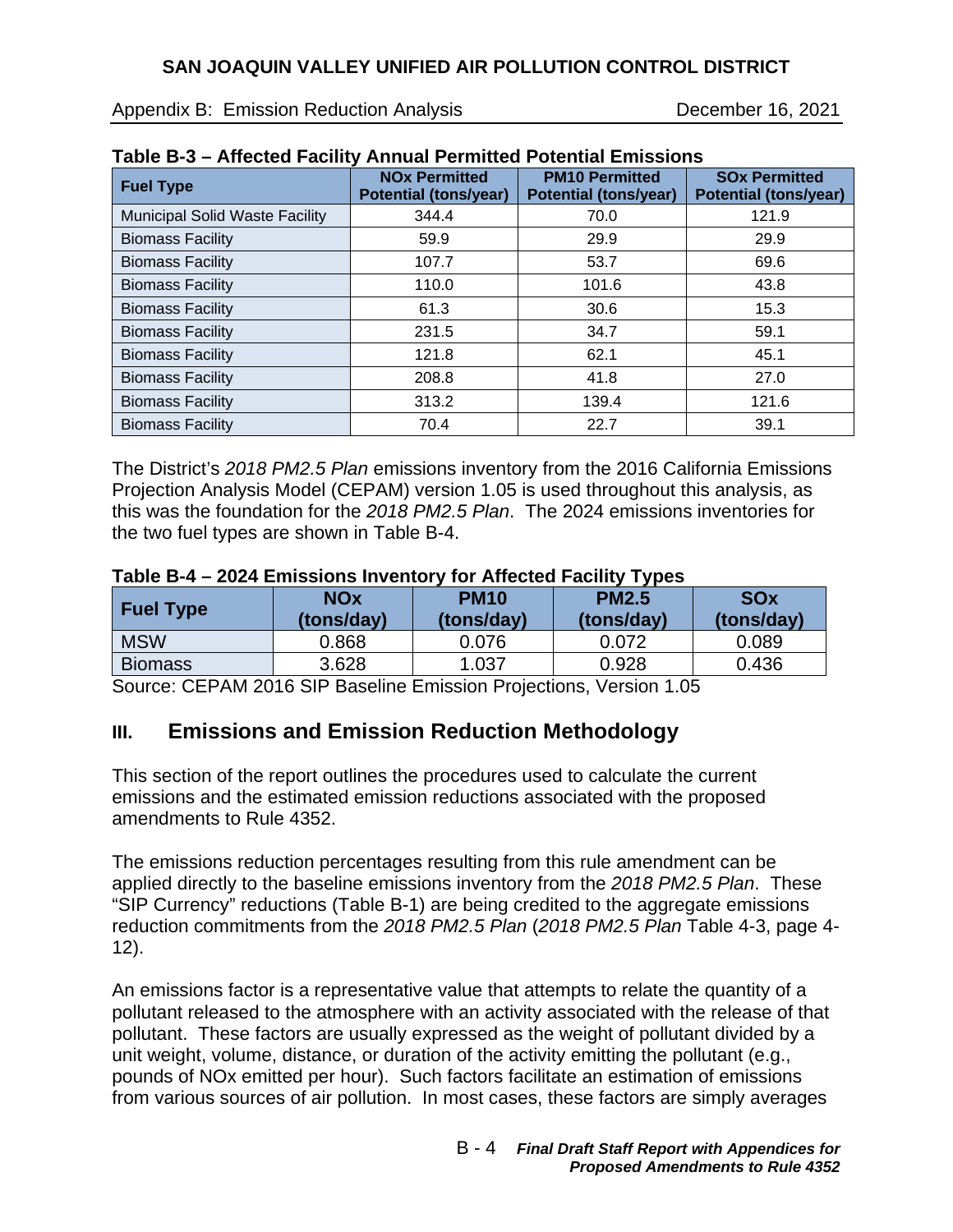of all available data of acceptable quality, and are generally assumed to be representative of long-term averages for all facilities in the source category (i.e., a population average).

In general, emissions can be calculated from the activity rate and emissions factor as:

$$
E = A \times EF \tag{1}
$$

Where:

 $E =$  emissions;  $A =$  activity rate; EF = emissions factor; and

For solid fuel-fired boilers, emissions factors will be determined from permit limits for existing permit units and compared to proposed rule limits in the proposed amended rule. This potential to emit was queried from the District's permits database, and will be used in place of A x EF.

For this analysis, Equation 1 shall be applied to each affected facility for the permitted activity rate at the current permit limit and at the proposed amended limit(s) to calculate potential emissions from each facility at each limit. The total potential current emissions and the total of the potential emissions at the proposed limits summed for each category will be used to determine a percent reduction for each pollutant from each affected category, as follows:

$$
\%Reduced = \frac{(\Sigma E_{Current} - \Sigma E_{Proposed})}{\Sigma E_{current}}
$$
 (2)

Where:

%*Reduced* = percent reduction; E*Current* = current potential emissions; and E*Proposed* = the potential emissions at proposed limits.

Finally, the emissions reductions will be calculated by multiplying the emissions inventory defined in Table B-4 by the calculated percent reductions determined as follows:

$$
ER = EI \times \%_{Reduced} \tag{3}
$$

Where:

 $ER =$  emission reduction:  $EI =$  emission inventory; and %*Reduced* = calculated percent reductions.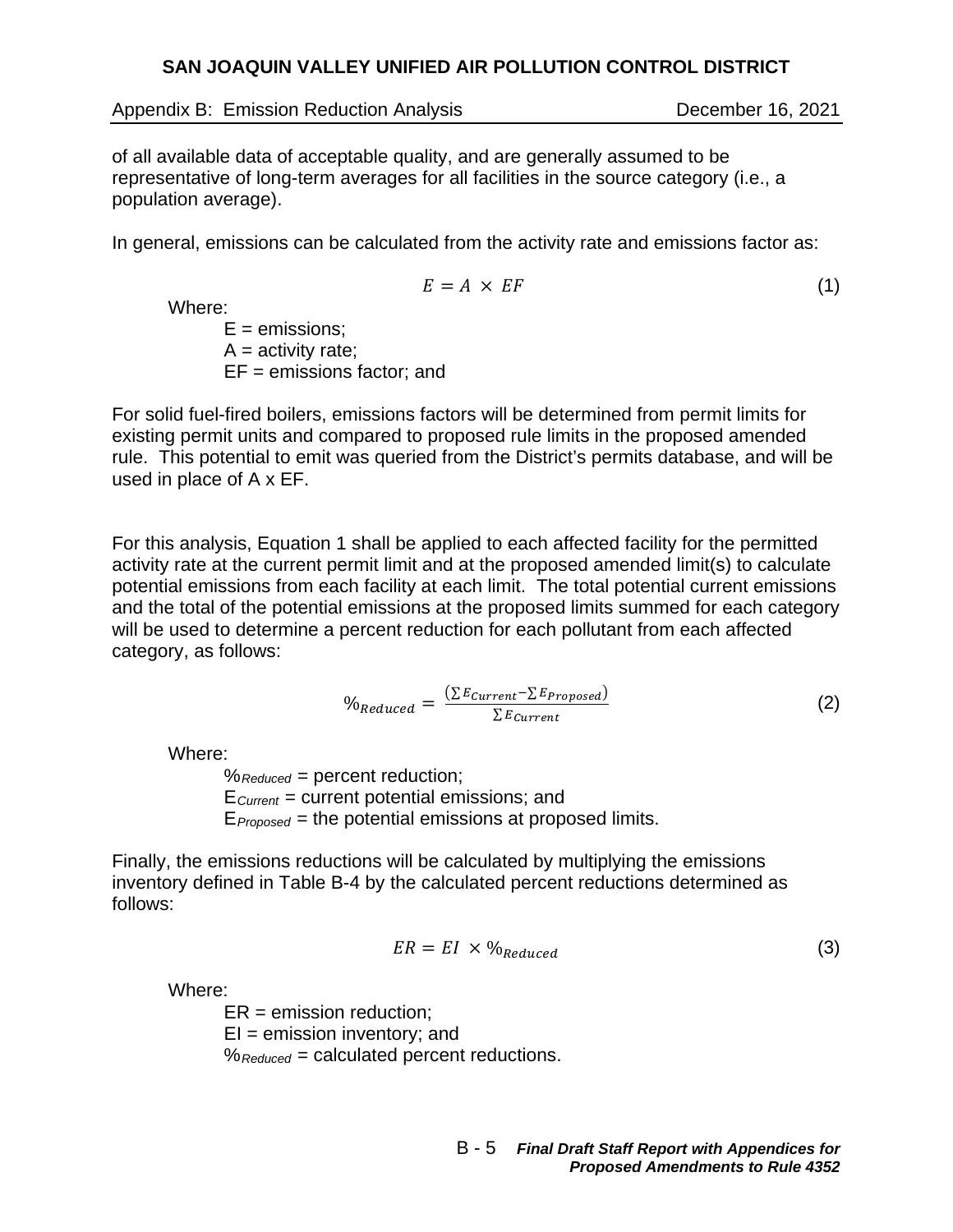### **A. NOx Emission Reduction Calculations**

Proposed emission limits for NOx are 90 parts per million volume (ppmv) for units fired on municipal solid waste and 65 ppm for units fired on biomass. [Table B-5](#page-5-0) shows calculations for potential NOx emissions for each facility in ton/yr.

| <b>Fuel Type</b>                      | <b>Permitted</b><br><b>NOx Limit</b><br>(ppmv) | <b>Permitted</b><br><b>NOx</b><br><b>Potential</b><br>(tons/year) | <b>Proposed</b><br><b>NO<sub>x</sub></b> Limit<br>(ppmv) | <b>Proposed</b><br><b>Permitted</b><br><b>NOx</b><br><b>Potential</b><br>(tons/year) | <b>NOx</b><br><b>Percent</b><br><b>Reduction</b> |
|---------------------------------------|------------------------------------------------|-------------------------------------------------------------------|----------------------------------------------------------|--------------------------------------------------------------------------------------|--------------------------------------------------|
| <b>Municipal Solid Waste Facility</b> | 165                                            | 344.4                                                             | 90                                                       | 187.9                                                                                | 45.5%                                            |
| <b>Biomass Facility</b>               | 65                                             | 59.9                                                              | 65                                                       | 59.9                                                                                 | $0.0\%$                                          |
| <b>Biomass Facility</b>               | 50                                             | 107.7                                                             | 65                                                       | 107.7                                                                                | $0.0\%$                                          |
| <b>Biomass Facility</b>               | 65                                             | 110                                                               | 65                                                       | 110.0                                                                                | $0.0\%$                                          |
| <b>Biomass Facility</b>               | 65                                             | 61.3                                                              | 65                                                       | 61.3                                                                                 | $0.0\%$                                          |
| <b>Biomass Facility</b>               | 65                                             | 231.5                                                             | 65                                                       | 231.5                                                                                | $0.0\%$                                          |
| <b>Biomass Facility</b>               | 67                                             | 121.8                                                             | 65                                                       | 118.2                                                                                | 3.0%                                             |
| <b>Biomass Facility</b>               | 90                                             | 208.8                                                             | 65                                                       | 150.8                                                                                | 27.8%                                            |
| <b>Biomass Facility</b>               | 76                                             | 313.2                                                             | 65                                                       | 267.9                                                                                | 14.5%                                            |
| <b>Biomass Facility</b>               | 70                                             | 70.4                                                              | 65                                                       | 65.4                                                                                 | 7.1%                                             |

<span id="page-5-0"></span>

| Table B-5 – NOx Emission Potentials for Affected Facilities |  |
|-------------------------------------------------------------|--|
|-------------------------------------------------------------|--|

[Table](#page-5-1) B-6 shows the total potential NOx emissions, summed by fuel type, and the percent reduced from the proposed NOx limits by applying Equation 2.

#### <span id="page-5-1"></span>**Table B-6 – Percent NOx Reductions**

| <b>Fuel Type</b>      | <b>Permitted NOx</b><br><b>Potential (ton/yr)</b> | <b>Proposed Permitted</b><br><b>NOx Potential (ton/yr)</b> | <b>NO<sub>x</sub></b> Percent<br><b>Reduction</b> |
|-----------------------|---------------------------------------------------|------------------------------------------------------------|---------------------------------------------------|
| Municipal Solid Waste | 344.4                                             | 187.9                                                      | 45.5%                                             |
| <b>Biomass</b>        | 1284.6                                            | 1172.6                                                     | 8.7%                                              |

[Table](#page-5-2) B-7 shows the results of Equation 3 with percent reductions in [Table](#page-5-1) B-6 applied to the NOx emissions inventory in [Table B-4.](#page-3-2)

#### <span id="page-5-2"></span>**Table B-7 – NOx Emission Reductions**

| <b>Fuel Type</b>             | <b>2024 NOx Emissions</b><br>(tons/day) | % Reduction | 2024 NOx Emission<br><b>Reductions</b><br>(tons/day) |
|------------------------------|-----------------------------------------|-------------|------------------------------------------------------|
| <b>Municipal Solid Waste</b> | 0.868                                   | 45.5%       | 0.395                                                |
| <b>Biomass</b>               | 3.628                                   | 8.7%        | 0.316                                                |
| Total                        | 4.496                                   |             | 0.711                                                |

### **B. PM Emission Reduction Calculations**

Particulate matter permit and rule limits for glass melting furnaces are for the size fraction of PM10. Since PM2.5 is directly proportional to and is a subset of PM10, the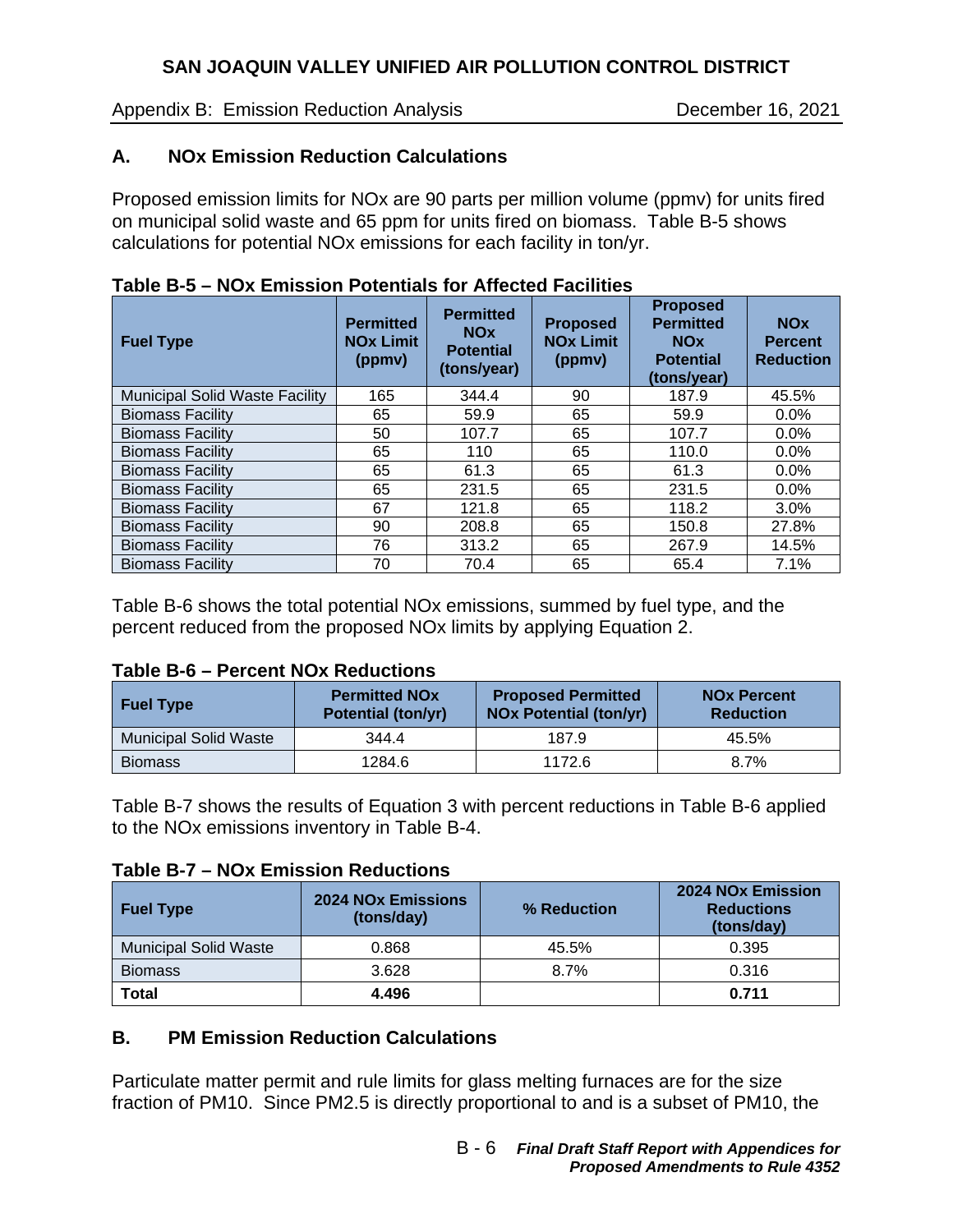emissions controls to reduce PM10 will likewise reduce PM2.5. Within the emissions inventory established for the *2018 PM2.5 Plan*, a ratio is used to convert PM10 into PM2.5. For this analysis, Equation 1 and Equation 2 will use PM10 limits to determine a percent reduction, and will apply that percent reduction with Equation 3 to both the PM10 and PM2.5 planning inventories to determine emission reductions.

Proposed emission limits for PM10 are 0.04 pounds per metric million British thermal unit (lbs/MMBtu) for units fired on municipal solid waste and 0.03 lbs/MMBtu for units fired on biomass. [Table B-8](#page-6-0) shows calculations for potential PM10 emissions for each facility in ton/yr.

| <b>Fuel Type</b>                      | <b>Permitted</b><br><b>PM10 Limit</b><br>(Ibs/MMBtu) | <b>Permitted</b><br><b>PM10</b><br><b>Potential</b><br>(tons/year) | <b>Proposed</b><br><b>PM10 Limit</b><br>(Ibs/MMBtu) | <b>Proposed</b><br><b>Permitted</b><br><b>PM10</b><br><b>Potential</b><br>(tons/year) | <b>PM10</b><br><b>Percent</b><br><b>Reduction</b> |
|---------------------------------------|------------------------------------------------------|--------------------------------------------------------------------|-----------------------------------------------------|---------------------------------------------------------------------------------------|---------------------------------------------------|
| <b>Municipal Solid Waste Facility</b> | 0.053                                                | 70                                                                 | 0.04                                                | 52.8                                                                                  | 24.5%                                             |
| <b>Biomass Facility</b>               | 0.04                                                 | 29.9                                                               | 0.03                                                | 22.4                                                                                  | 25.0%                                             |
| <b>Biomass Facility</b>               | 0.0214                                               | 53.7                                                               | 0.03                                                | 53.7                                                                                  | $0.0\%$                                           |
| <b>Biomass Facility</b>               | 0.066                                                | 101.6                                                              | 0.03                                                | 46.2                                                                                  | 54.5%                                             |
| <b>Biomass Facility</b>               | 0.04                                                 | 30.6                                                               | 0.03                                                | 23.0                                                                                  | 25.0%                                             |
| <b>Biomass Facility</b>               | 0.012                                                | 34.7                                                               | 0.03                                                | 34.7                                                                                  | $0.0\%$                                           |
| <b>Biomass Facility</b>               | 0.045                                                | 62.1                                                               | 0.03                                                | 41.4                                                                                  | 33.3%                                             |
| <b>Biomass Facility</b>               | 0.03                                                 | 41.8                                                               | 0.03                                                | 41.8                                                                                  | $0.0\%$                                           |
| <b>Biomass Facility</b>               | 0.045                                                | 139.4                                                              | 0.03                                                | 92.9                                                                                  | 33.3%                                             |
| <b>Biomass Facility</b>               | 0.05                                                 | 22.7                                                               | 0.03                                                | 13.6                                                                                  | 40.0%                                             |

#### <span id="page-6-0"></span>**Table B-8 – PM10 Emission Potentials for Affected Facilities**

[Table B-9](#page-6-1) shows the total potential PM10 emissions, summed by fuel type, and the percent PM10 reduced for each fuel type by applying Equation 2.

#### <span id="page-6-1"></span>**Table B-9 – Percent PM10 Reductions**

| <b>Fuel Type</b>             | <b>Permitted PM10</b><br><b>Potential (ton/yr)</b> | <b>Proposed PM10</b><br><b>Potential (ton/yr)</b> | <b>PM10 Percent</b><br><b>Reduction</b> |
|------------------------------|----------------------------------------------------|---------------------------------------------------|-----------------------------------------|
| <b>Municipal Solid Waste</b> | 70.0                                               | 52.8                                              | 24.5%                                   |
| <b>Biomass</b>               | 516.5                                              | 369.7                                             | 28.4%                                   |

[Table B-10](#page-7-0) shows the results of Equation 3 with the percent reductions in [Table B-9](#page-6-1) applied to the PM10 emissions inventory in [Table B-4.](#page-3-2)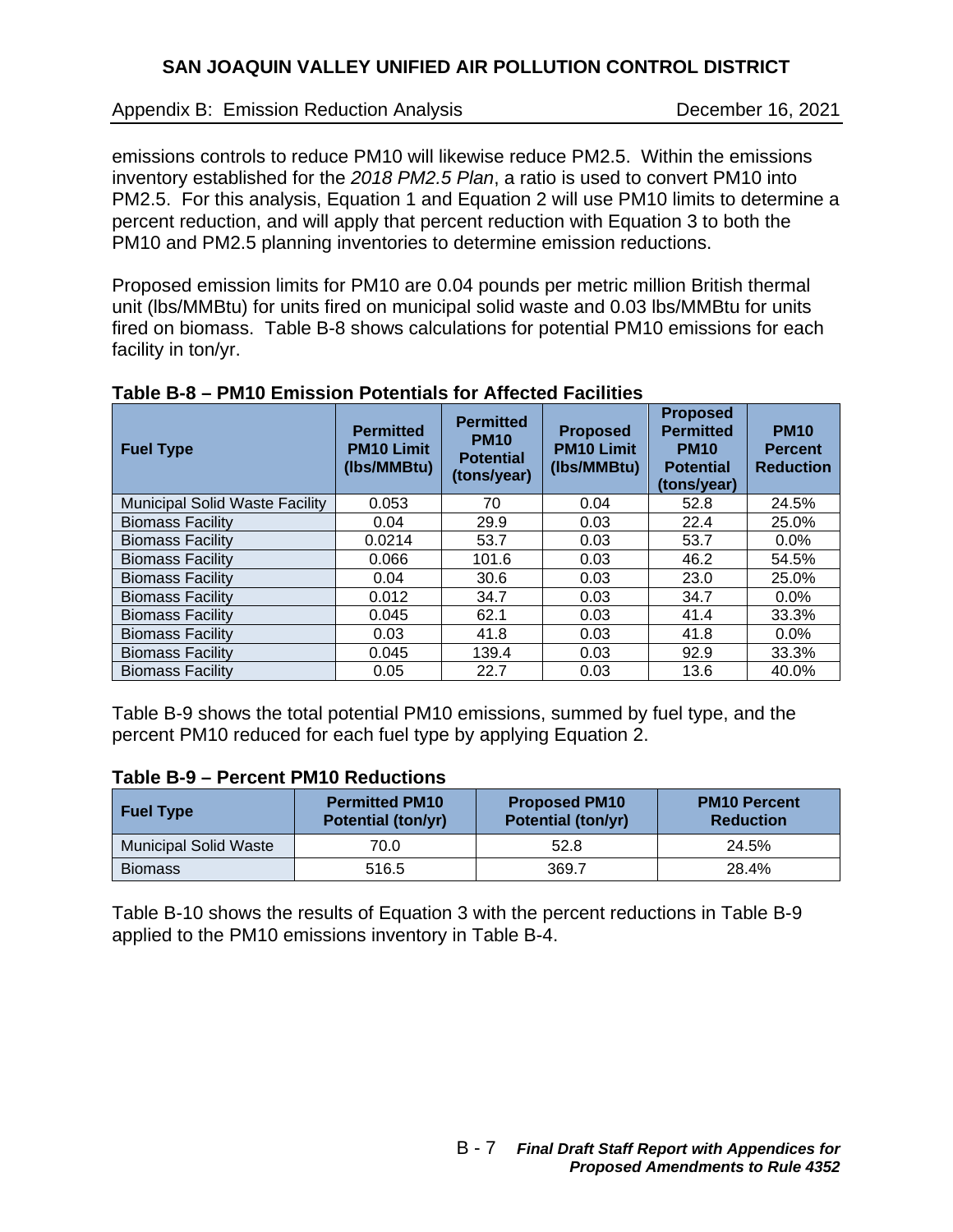| <b>Fuel Type</b>             | 2024 PM10 Emissions<br>(tons/day) | % Reduction | 2024 PM10 Emission<br><b>Reductions</b><br>(tons/day) |
|------------------------------|-----------------------------------|-------------|-------------------------------------------------------|
| <b>Municipal Solid Waste</b> | 0.076                             | 24.5%       | 0.019                                                 |
| <b>Biomass</b>               | 1.037                             | 28.4%       | 0.295                                                 |
| <b>Total</b>                 | 1.113                             |             | 0.313                                                 |

### <span id="page-7-0"></span>**Table B-10 – PM10 Emission Reductions**

Table B-11 shows the results of Equation 3 with the percent reductions in Table B-9 applied to the PM2.5 emissions inventory in Table B-4.

**Table B-111 – PM2.5 Emission Reductions**

| <b>Fuel Type</b>             | 2024 PM2.5<br><b>Emissions (tons/day)</b> | % Reduction | 2024 PM2.5 Emission<br><b>Reductions</b><br>(tons/day) |
|------------------------------|-------------------------------------------|-------------|--------------------------------------------------------|
| <b>Municipal Solid Waste</b> | 0.072                                     | 24.5%       | 0.018                                                  |
| <b>Biomass</b>               | 0.928                                     | 28.4%       | 0.264                                                  |
| <b>Total</b>                 | 1.00                                      |             | 0.282                                                  |

### **C. SOx Emission Reduction Calculations**

Proposed emission limits for SOx are 0.03 pounds per metric million British thermal unit (lbs/MMBtu) for units fired on municipal solid waste and 0.02 lbs/MMBtu for units fired on biomass. [Table B-12](#page-7-1) shows calculations for potential SOx emissions using Equation 1 for each facility in ton/yr.

| <b>Fuel Type</b>                      | <b>Permitted</b><br><b>SOx Limit</b><br>(Ibs/MMBtu) | <b>Permitted</b><br><b>SO<sub>x</sub></b><br><b>Potential</b><br>(tons/year) | <b>Proposed</b><br><b>SOx Limit</b><br>(Ibs/MMBtu) | <b>Proposed</b><br><b>Permitted</b><br><b>SOx</b><br><b>Potential</b><br>(tons/year) | <b>SOx</b><br><b>Percent</b><br><b>Reduction</b> |
|---------------------------------------|-----------------------------------------------------|------------------------------------------------------------------------------|----------------------------------------------------|--------------------------------------------------------------------------------------|--------------------------------------------------|
| <b>Municipal Solid Waste Facility</b> | 0.085                                               | 121.9                                                                        | 0.03                                               | 43.0                                                                                 | 64.7%                                            |
| <b>Biomass Facility</b>               | 0.04                                                | 29.9                                                                         | 0.02                                               | 15.0                                                                                 | 50.0%                                            |
| <b>Biomass Facility</b>               | 0.054                                               | 69.6                                                                         | 0.02                                               | 25.8                                                                                 | 63.0%                                            |
| <b>Biomass Facility</b>               | 0.03                                                | 43.8                                                                         | 0.02                                               | 29.2                                                                                 | 33.3%                                            |
| <b>Biomass Facility</b>               | 0.035                                               | 15.3                                                                         | 0.02                                               | 8.7                                                                                  | 42.9%                                            |
| <b>Biomass Facility</b>               | 0.04                                                | 59.1                                                                         | 0.02                                               | 29.6                                                                                 | 50.0%                                            |
| <b>Biomass Facility</b>               | 0.032                                               | 45.1                                                                         | 0.02                                               | 28.2                                                                                 | 37.5%                                            |
| <b>Biomass Facility</b>               | 0.063                                               | 27                                                                           | 0.02                                               | 8.6                                                                                  | 68.3%                                            |
| <b>Biomass Facility Unit 1</b>        | 0.033                                               | 68.6                                                                         | 0.02                                               | 41.6                                                                                 | 39.4%                                            |
| <b>Biomass Facility Unit 2</b>        | 0.038                                               | 53                                                                           | 0.02                                               | 27.9                                                                                 | 47.4%                                            |
| <b>Biomass Facility</b>               | 0.05                                                | 39.1                                                                         | 0.02                                               | 15.6                                                                                 | 60.0%                                            |

<span id="page-7-1"></span>

[Table B-13](#page-8-0) shows the total potential SOx emissions, summed by fuel type, and the percent SOx reduced for each fuel type by applying Equation 2.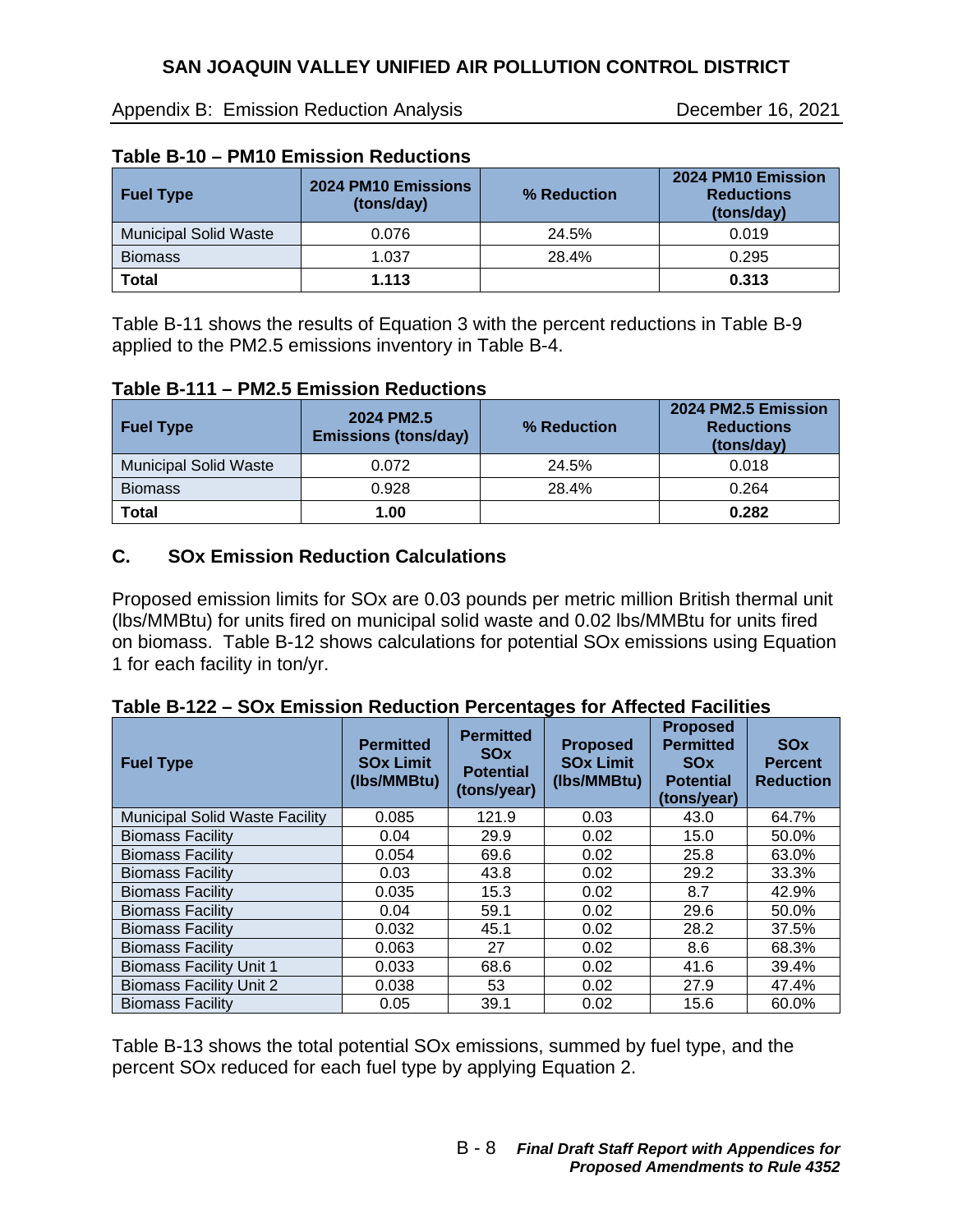#### <span id="page-8-0"></span>**Table B-133 – Percent SOx Reductions**

| <b>Fuel Type</b>             | <b>Permit SOx Potential</b><br>(ton/yr) | <b>Proposed SOx</b><br><b>Potential (ton/yr)</b> | <b>SOx Percent</b><br><b>Reduction</b> |
|------------------------------|-----------------------------------------|--------------------------------------------------|----------------------------------------|
| <b>Municipal Solid Waste</b> | 121.9                                   | 43.0                                             | 64.7%                                  |
| <b>Biomass</b>               | 450.5                                   | 230.1                                            | 48.9%                                  |

[Table B-14](#page-8-1) shows the results of Equation 3 with the percent reductions in [Table B-12](#page-8-0) applied to the SOx emissions inventory in [Table B-4.](#page-3-2)

<span id="page-8-1"></span>

| Fuel Type                    | <b>2024 SOx Emissions</b><br>(tons/day) | % Reduction | 2024 SOx Emission<br><b>Reductions</b><br>(tons/day) |  |
|------------------------------|-----------------------------------------|-------------|------------------------------------------------------|--|
| <b>Municipal Solid Waste</b> | 0.089                                   | 64.7%       | 0.058                                                |  |
| <b>Biomass</b>               | 0.436                                   | 48.9%       | 0.213                                                |  |
| Total                        | 0.525                                   |             | 0.271                                                |  |